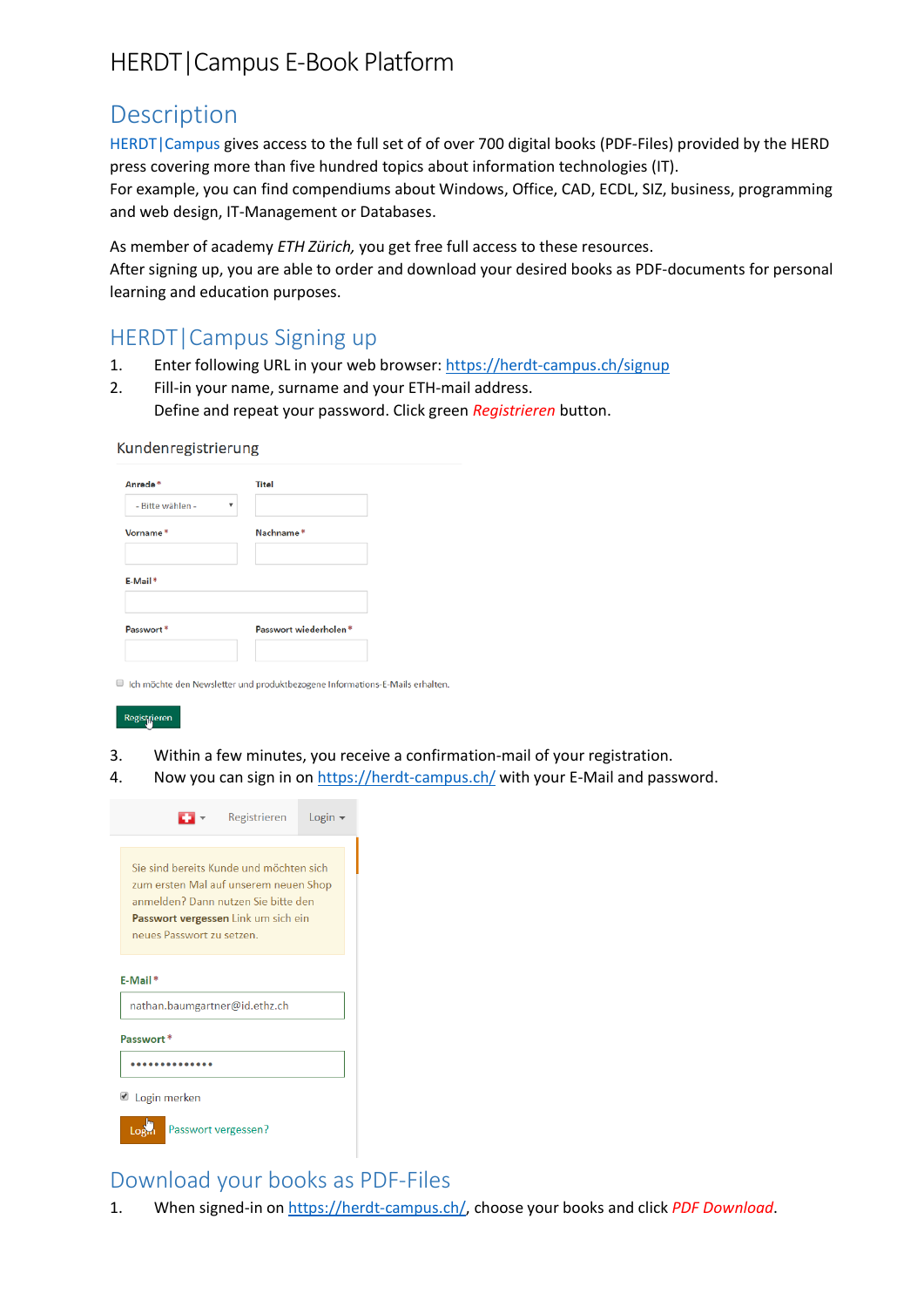|                                       |                                                    | Zeige alle 7 Produkte                                                       |                                                                                               |
|---------------------------------------|----------------------------------------------------|-----------------------------------------------------------------------------|-----------------------------------------------------------------------------------------------|
| Gutschein bestätigen                  | Windows 10<br>Windows 8.1                          | Windows 10 (1703)<br>Grundlagen<br>mit HERDT BuchPlus                       | <b>Windows 10 (1703)</b><br>Grundlagen<br>mit HERDT BuchPlus                                  |
| <b>HFRDT-Themen</b>                   | Windows 8                                          | Windows 10 (1703)<br>Grundkurs kompakt<br>$\mathbf b$<br>mit HERDT BuchPlus | Windows 10 (1703) - So vertraut und doch ganz<br>٠<br>neu!                                    |
| <b>Windows</b><br>$\mathbf b$         | Windows <sub>7</sub>                               |                                                                             | Das neue Buch "Windows 10 - Grundlagen"<br>berücksichtigt das Creators Update mit der         |
| Office<br>$\mathbf{b}$                |                                                    | <b>Effektiver Umstieg</b><br>auf Windows 10                                 | $\blacktriangleright$<br>Versionsnummer 1703. Windows 10 kombiniert                           |
| <b>ECDL</b><br>$\mathbf{h}$           | <b>Unsere aktuellen</b><br><b>Neuerscheinungen</b> | <b>Effektiver Umstieg</b>                                                   | die Vorzüge von Windows 7 und Windows 8.1 und<br>bietet Ihnen dank der neuen Umgebung und des |
| Gestaltung/Layout/PDF<br>$\mathbf{h}$ | Einsteigen                                         | auf Windows 10<br>mit Übungsanhang                                          | $\blacktriangleright$<br>4,15 CHF                                                             |
| CAD<br>$\mathbf{b}$                   | Umsteigen                                          | Windows 10 (1511)                                                           | Ihr Preis inkl. MwSt. 0,00 CHF                                                                |
| Kommunikation/Zusammenarbeit >        | Nachschlagen                                       | Grundlagen                                                                  | PDF Download                                                                                  |
| Systeme/Netze                         |                                                    | <b>HERDT BuchPlus</b>                                                       |                                                                                               |
| Programmierung<br>$\mathbf b$         | Office 2<br>Windows 10                             | Windows 10 (1511)<br>Grundkurs kompakt                                      | ٠                                                                                             |
| Web<br>$\mathbb{R}$                   |                                                    | Datenschutz und Sicherheit                                                  |                                                                                               |
| Datenbanken                           |                                                    | Grundlagen                                                                  |                                                                                               |

They will been added to your basket  $\mathbb{R}$  Warenkorb **1** 

## 2. Click green button *Zum Download* in your basket.

# Warenkorb

| # | Produkt                                         | Anzahl       | Nettopreis Rabatt            |                      | MwSt. Betrag |                        |  |
|---|-------------------------------------------------|--------------|------------------------------|----------------------|--------------|------------------------|--|
| 1 | Windows 10 (1703) Grundlagen mit HERDT BuchPlus | $\mathbf{1}$ | 3,85 CHF                     | 100.00 % 8.00 %      |              | 0.00 CHF $\mathsf{X}$  |  |
|   |                                                 |              |                              |                      |              |                        |  |
|   |                                                 |              | Gesamtbetrag CHF ohne MwSt.  |                      |              | 0,00 CHF               |  |
|   |                                                 |              |                              | zzgl. gesetzl. MwSt. |              | 0,00 CHF               |  |
|   |                                                 |              | Gesamtbetrag CHF inkl. MwSt. |                      |              | 0,00 CHF               |  |
|   |                                                 |              |                              |                      |              |                        |  |
|   |                                                 |              |                              |                      |              | <b>IC</b> Zum Download |  |

### 3. Click *Bestellung bestätigen*.

## Kasse